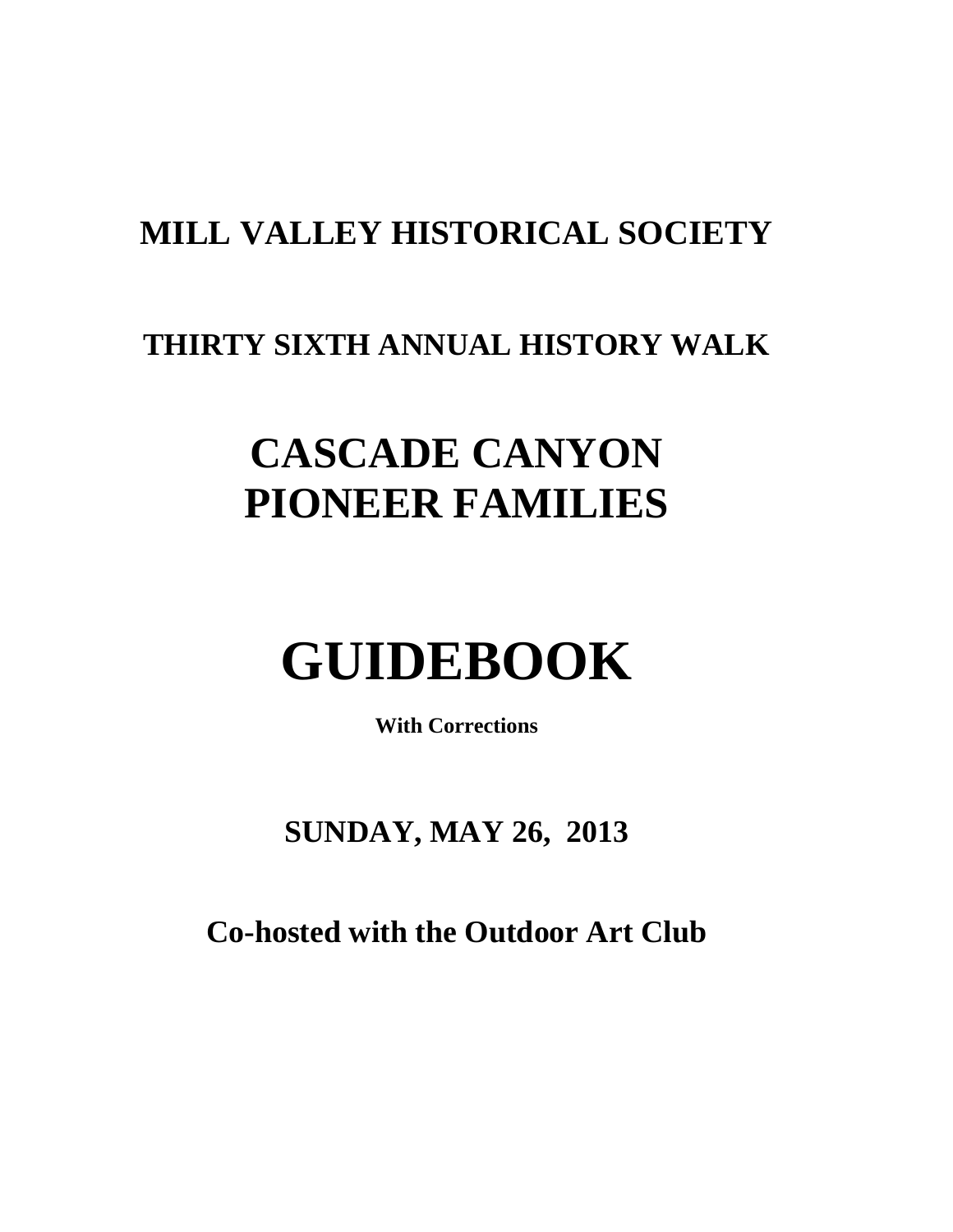# **TO THE GUIDES:**

This is the 36<sup>th</sup> year that the Mill Valley Historical Society has organized a History Walk thanks to the efforts of many volunteers working throughout the year as well as on the day of the Walk.

Guides are special volunteers with a responsibility to provide a group of walkers with an interesting, informative, enjoyable and safe experience.

Several guides have been leading these walks for many years. The fact that they continue to volunteer to be guides is an indication of their enjoyment and commitment.

If this is your first year as a guide, we welcome you and hope you will find as much pleasure in learning and sharing the history of Mill Valley as the old timers do.

History Walk Chair: Clifford Waldeck

Guidebook Editor: Chuck Oldenburg

Research: Chuck Oldenburg, Barbara Ford

Guide Leader: Vivian Broadway-Firmage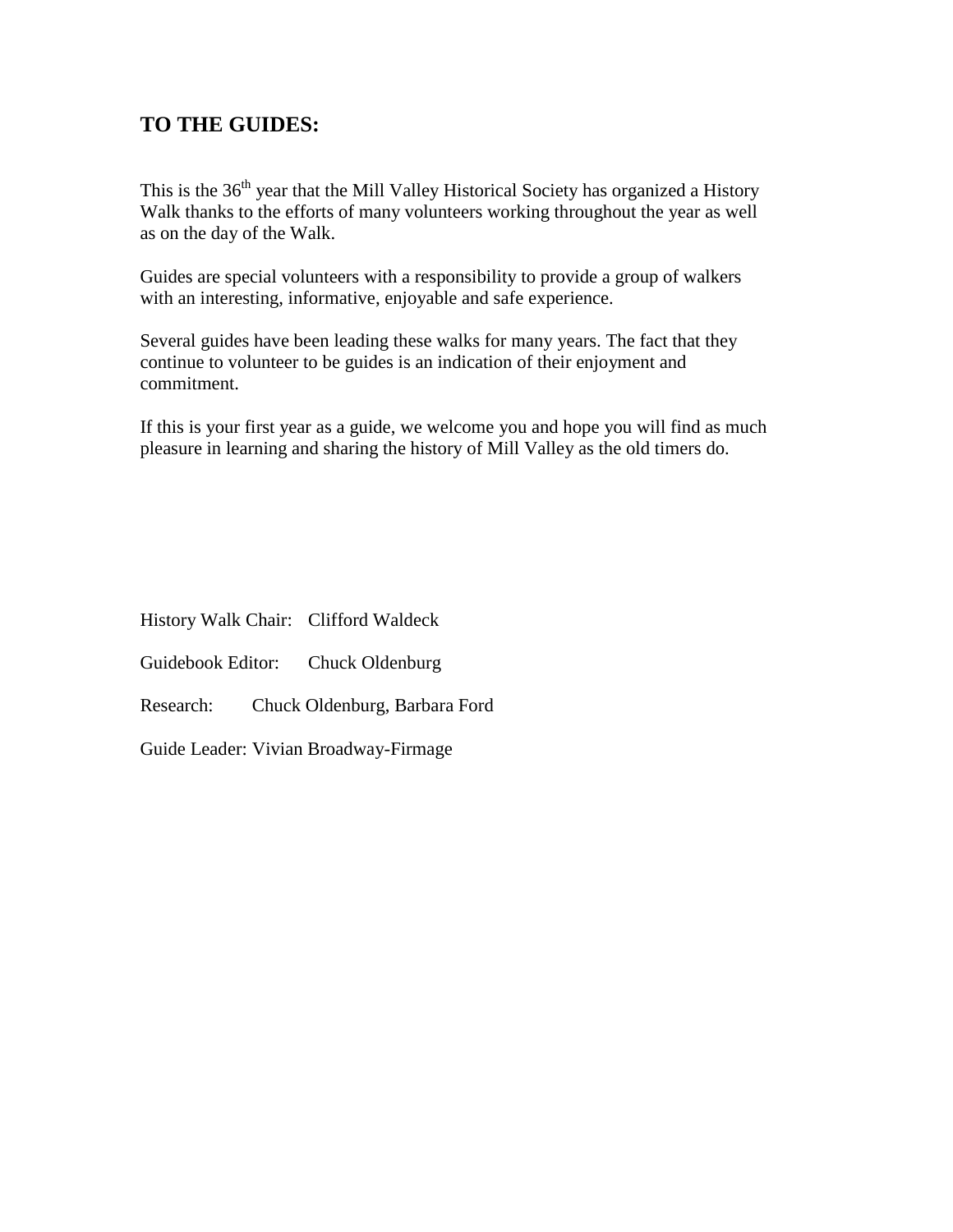#### **TIPS FOR GUIDES**

Thank you for being a History Walk guide. Your success and satisfaction requires a commitment of time, energy and preparation. The objective is to provide good leadership and well-presented historical information. The following instructions can make your job easier:

1. Read the guidebook several times to familiarize yourself with its contents.

2. Practice the walk several times. Each guide is required to go on two practice walks that are conducted by a guide trainer. You should also do one or more practice walks with a friend who can give you feedback on your presentation.

3. Keep your group together. At each stop, face the group with your back to what you are describing. Make eye contact.

4. Cover as much guidebook information as you can, focusing on what you believe to be particularly interesting at each stop. Describe the history in your own words use the guidebook for reference. Strive for the group's participation at each stop. Make this a fun experience.

5. Assign one of the participants to manage the photo album, showing the photos when you call for them.

6. Try to avoid groups ahead and behind your group. Speed up or slow down.

Guides have enjoyed leading the annual History Walk for over three decades. Good luck, have fun and enjoy the experience of leading a group of participants interested in the history of Mill Valley.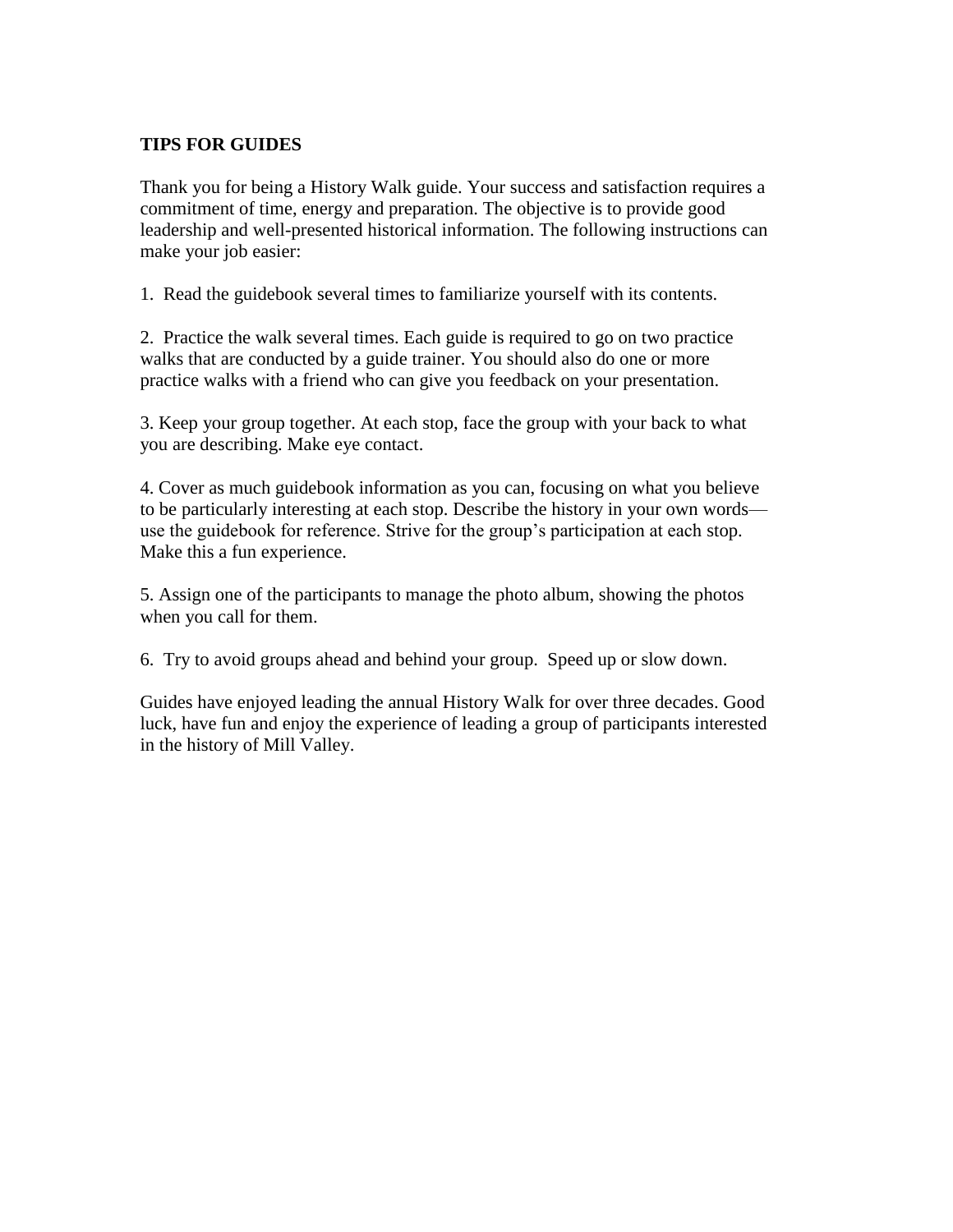# **2013 HISTORY WALK**

# **OUTLINE**

Registration is at the Outdoor Art Club. A bus will take each group to Burlwood, originally the estate of Joseph Eastland, founder of the town of Mill Valley. The bus will go through downtown Mill Valley to Old Mill Park where the first 200 lots were sold at auction in 1890. The bus will then go up through Cascade Canyon to Throckmorton and then back to Burlwood, where the walk begins and ends. At the end of the walk the bus will return to the Outdoor Art Club from Burlwood via Throckmorton, Corte Madera, Gardner and Blithedale.

Length of route is 0.9 miles: Burlwood, Cornwall, Cascade, Laurel, Throckmorton, Burlwood. Only Throckmorton has sidewalks, sometimes concrete, sometimes gravel or dirt.

#### **Most stops are seen from the street or the sidewalk**

#### **Stop Number and Location**

- 1. On the bus before departure: Introduction, Safety and Overview
- 2. Inside the gate of 565 Throckmorton, "Burlwood"
- 3. Tour the outside of the mansion
- 4. At the driveway to 25 Cornwall view 10 Cornwall and 20 Cornwall
- 5. At the garage of 25 Cornwall
- 6. 209 Cascade, "Hilltop"
- 7. 175 Cascade "Breidablik"
- 8. 146 Cascade, "King's Castle"
- 9. 130 Cascade
- 10. 8 Laurel
- 11. 418 Throckmorton
- 12. 465 Throckmorton, "Waldruh"
- 13. 471 Throckmorton
- 14. 501 Throckmorton
- 15. 519 Throckmorton site of "Monte Vista Hotel"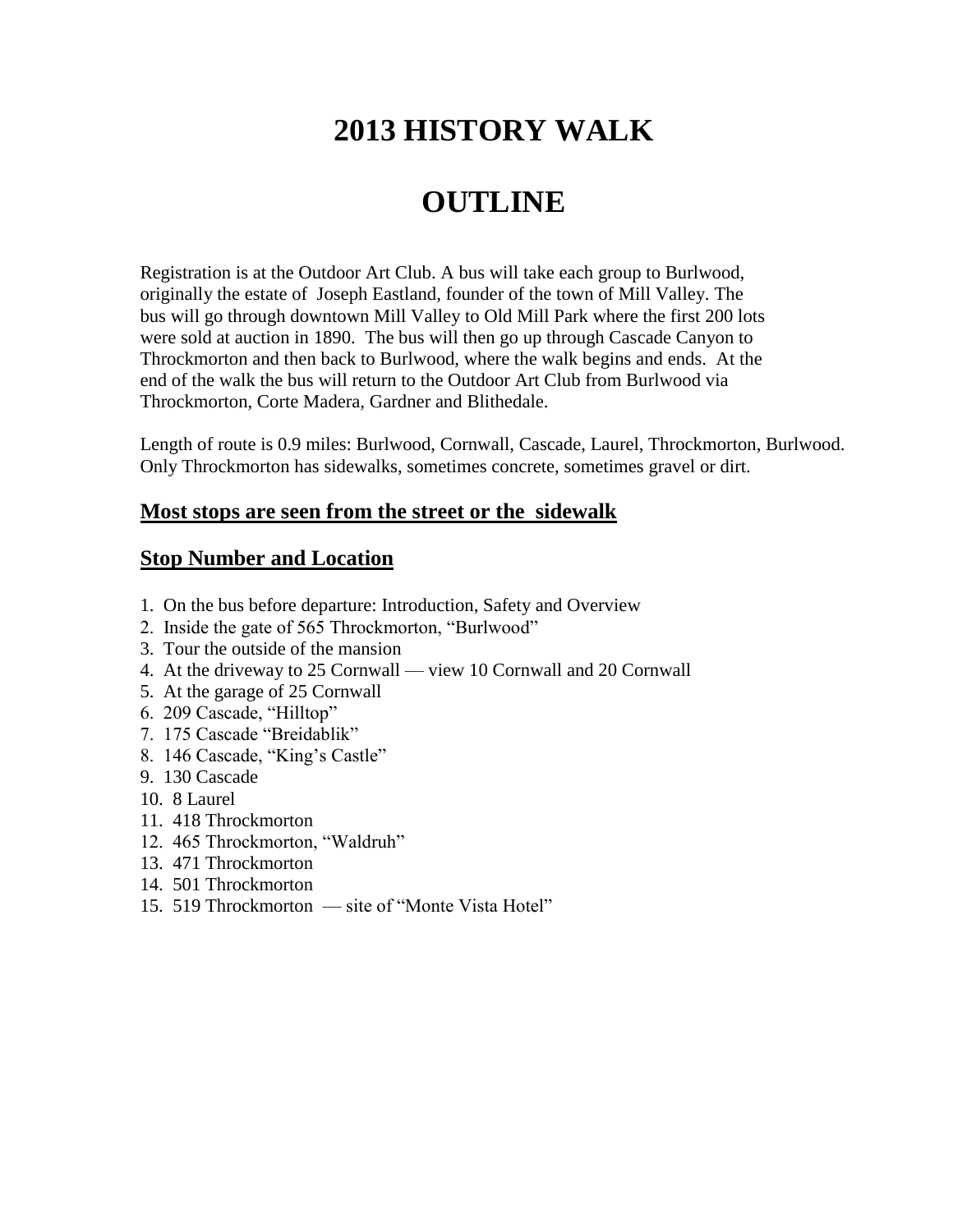# **Cascade Canyon Pioneer Families**

| <b>Joseph Eastland</b>     | 565 Throckmorton, "Burlwood" |
|----------------------------|------------------------------|
| Melvin Klyce               | 25 Cornwall                  |
| <b>Alfred Lundquist</b>    | 209 Cascade, "Hilltop"       |
| Dr. Fredrick Westerberg    | 175 Cascade, "Breidablik"    |
| <b>Anton Michaltischke</b> | 146 Cascade, "King's Castle" |
| Jerome Stanford            | 130 Cascade                  |
| <b>Louis Sass</b>          | 8 Laurel                     |
| Vincent Kingwell           | 418 Throckmorton             |
| <b>Gustav Marcus</b>       | 465 Throckmorton, "Waldruh"  |
| <b>Arthur Eloesser</b>     | 471 Throckmorton             |
| Harvey Klyce               | 501 Throckmorton             |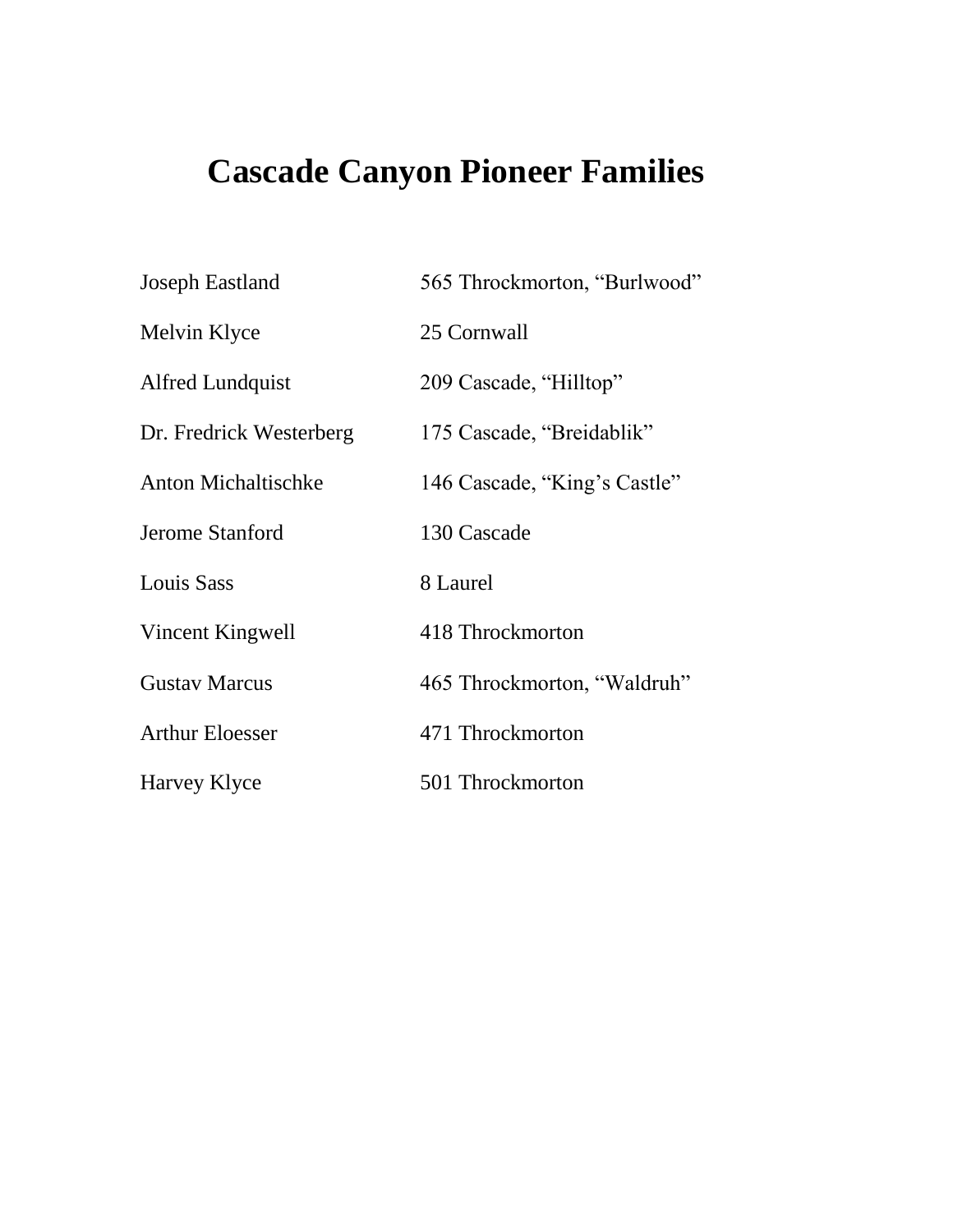# **Stop #1 Inside the Bus**

# **INTRODUCTION**

Lucretia Hanson Little was Mill Valley's Town Clerk and official historian. In 1977, illness forced her to retire and move away. A group of interested people established the Historical Society. Their primary goal was to make available all historical material relating to Mill Valley, including the invaluable collection of books, pictures and documents collected by Mrs. Little. Other goals were:

- 1. Work for the library in all matters relating to the History Room.
- 2. Take responsibility for the popular First Wednesday Programs.
- 3. Continue the Oral History Program.

This year marks the 36th History Walk sponsored by the Mill Valley Historical Society. We will walk in Cascade Canyon. A bus will take us to Burlwood, the estate of Joseph Eastland, founder of the town of Mill Valley. On the way we will pass through downtown Mill Valley to Old Mill Park where the first 200 lots were sold at auction in 1890. The bus will then go up through Cascade Canyon to Throckmorton and go back toward town to Burlwood, where the walk begins and ends. At the end of the walk the bus will return us to the Outdoor Art Club.

The walk is less than a mile. The time required is about 1-1/2 hours.

Introduce yourself. Encourage participants to comment on their familiarity with the area and its history. Strive for participation of the group.

## **SAFETY**

Part of the walk is on narrow streets without sidewalks. Keep the group together and be alert for cars and bicycles.

## **OVERVIEW**

After visiting Burlwood, we will stop at several houses in Cascade Canyon, all more than 100 years old. We will describe the history of each house in terms of when it was built, who lived in it, and the physical aspects of the property.

# **Advise the bus driver to depart for Burlwood**

# **Stop #2 In the yard at 565 Throckmorton, "Burlwood"**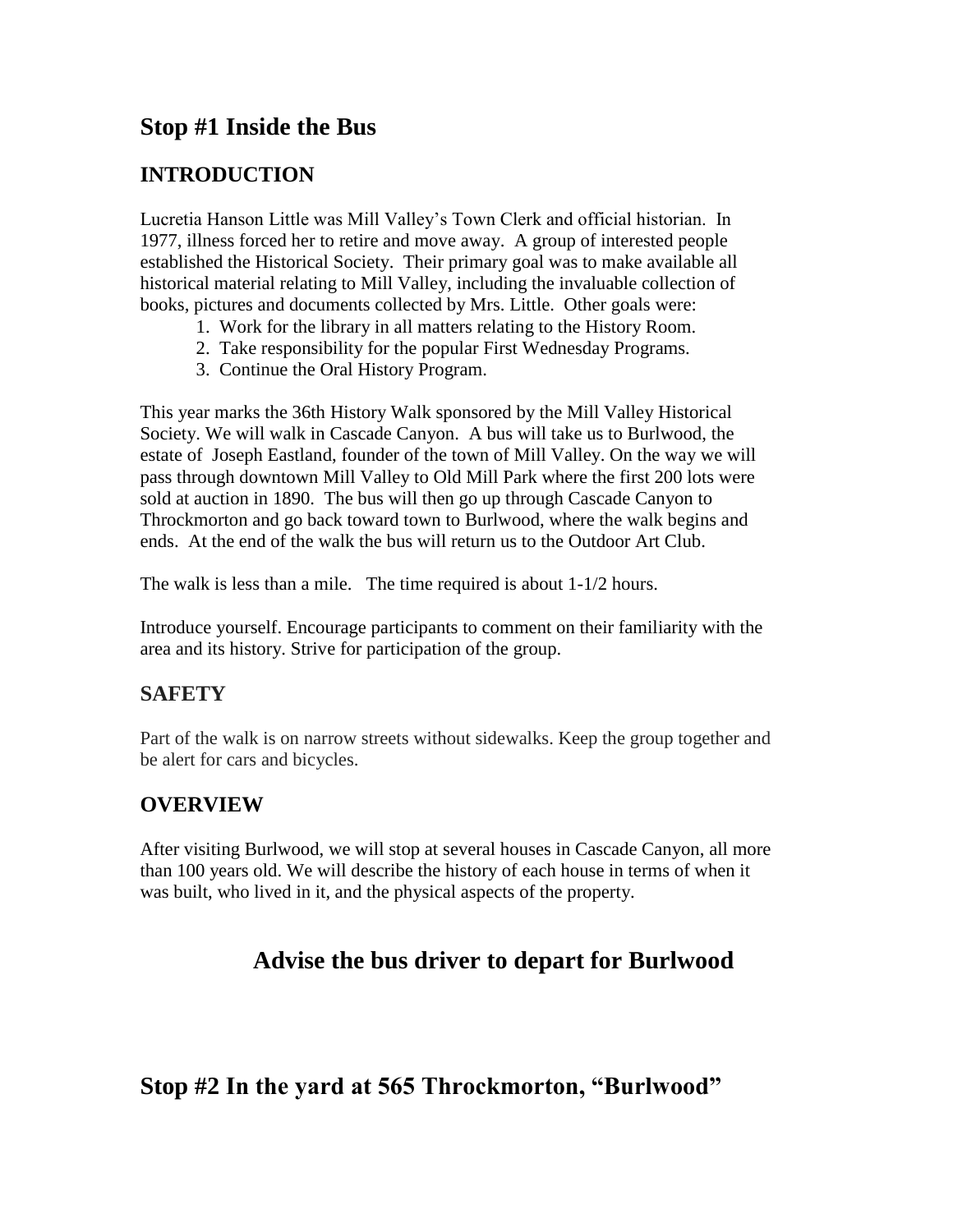• Joseph Green Eastland was the prime mover and financial backer in the founding of the town of Mill Valley. He was born in Tennessee in 1832, came to California in 1849, and became wealthy after careers in a gas company (now PG&E), president of the North Pacific Coast Railroad, and a director of the San Francisco Savings Union. In 1889 he became president of the Tamalpais Land & Water Co. which owned several thousand acres south of the main creek in Mill Valley. In 1884, the North Pacific Coast Railroad began service from Sausalito along Richardson Bay and through a tunnel to Corte Madera. In 1889, a branch line was constructed to Mill Valley. In 1890, lots were sold in an auction at Old Mill Park. • Joseph Eastland subsequently acquired 16 lots (seven acres) bounded by Cascade, Throckmorton and Cornwall. In 1893, he built a three-story, 22-room home in the English Tudor-style. He named it Burlwood for the extensive redwood burling in the living room.

• It was one of the first Mill Valley houses to have electricity and telephone service. A dam on Old Mill Creek at Cornwall created a private lake. There were two tennis courts on Throckmorton and a large pool near the mansion.

• Adjacent to the mansion was Blue Bird Cottage, a miniature of the mansion built as a playhouse and schoolroom for the Eastland children. A steam heat-generating building was located below the mansion on Cornwall.

• Joseph Eastland died in 1894, his widow moved away and the house remained in the hands of caretaker John Furey.

• In 1907 Burlwood was sold to J. F. Meyers, a mining magnate. By 1916, the Burlwood Inn was on the property. Several motion pictures were filmed on the grounds. In 1923, Burlwood became a recreational retreat for employees of the Mercantile Trust Company — now Wells Fargo Bank.

• In the late 1930's, the Eastland estate, was subdivided into 20 lots.

• Burlwood today consists of a 35,700 sq.ft lot with a 6300 sq.ft. house.

#### **Enter the Gate between the Mansion and the Pool**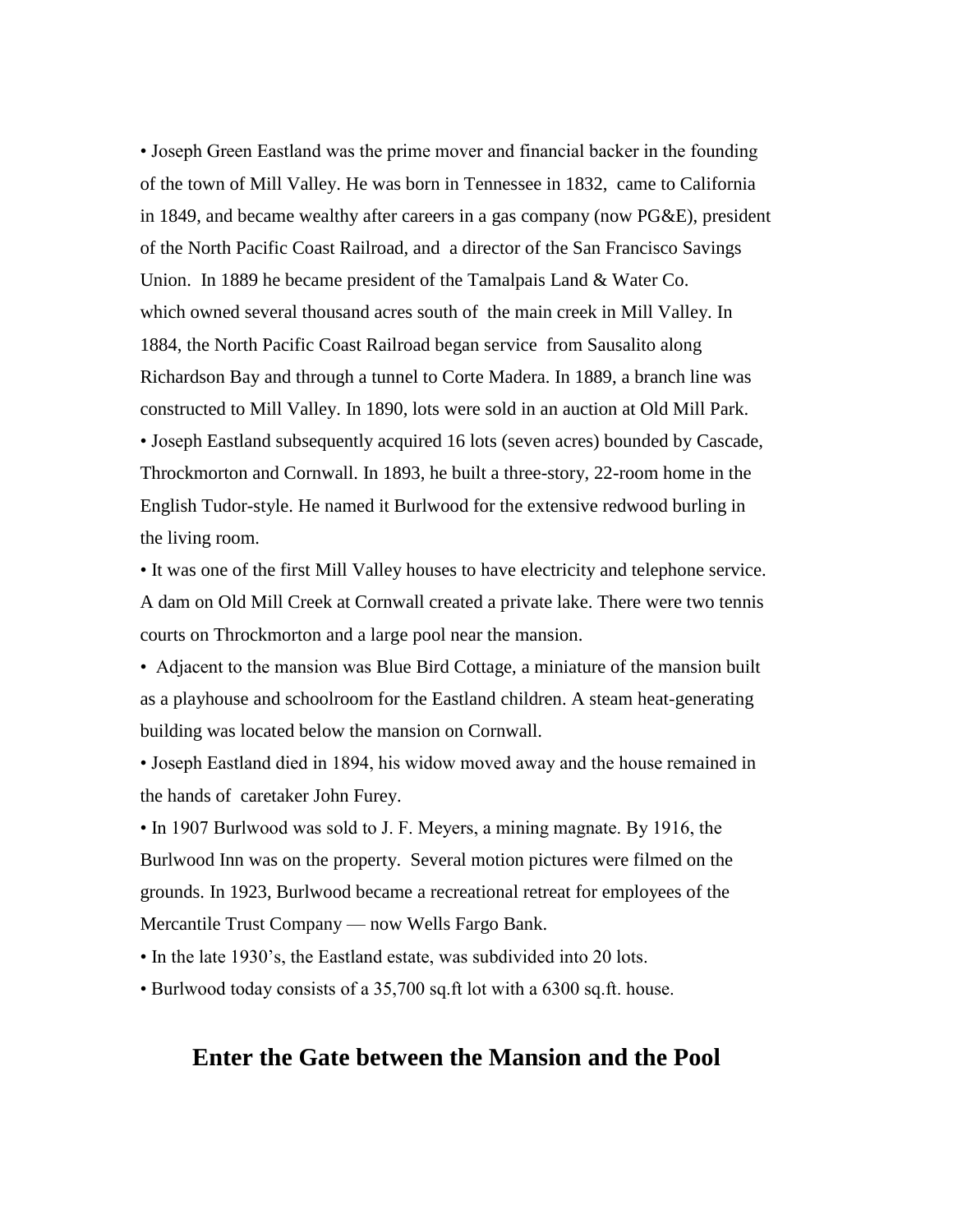# **Stop #3 Walk Around the Outside of the Mansion**

- The mansion is currently under renovation. We will not enter it.
- We will walk around the mansion counter clockwise.
- At the entrance is a poster with information and photos.
- Give the group enough time to look at the poster.
- Walk past the pool and the front of the mansion
- Turn left and walk past the south side of the mansion.
- Go up on the porch and follow it around the east side of the mansion.
- Note Blue Bird Cottage southeast of the mansion.
- Turn left and walk past the north side of the mansion.
- Return to the starting point of the walk around the mansion.

# **Exit the property to Throckmorton**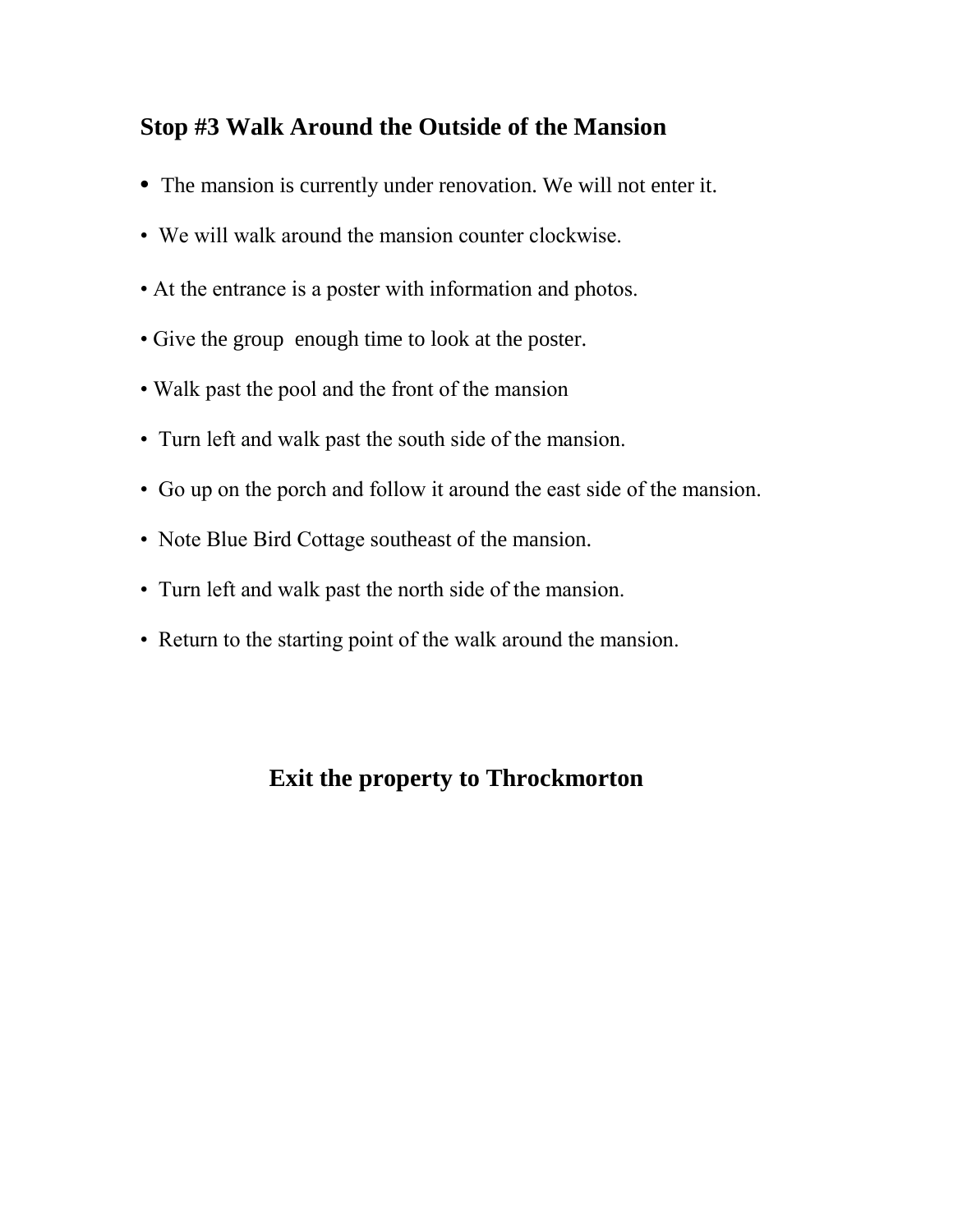# **Stop #4 In the driveway of #25 Cornwall**

• Across the street at #10 Cornwall is a tiny house in the English half-timbered style.

• It was originally the steam heat-generating building for the Eastland estate..

• When the land was subdivided in the late 1930's, it was sold to a Mrs. Grayson who coincidentally came from Cornwall in England. The property consists of 3000 square feet. The house has 750 square feet of living area.

• Next door at #20 Cornwall is Blue Bird Cottage, a miniature of the mansion, half timbered in the English Tudor style. It was built to be the playhouse and school for the Eastland children.

• Bluebird Cottage has been greatly expanded and is now a house with 3610 square feet of living area.

# **Walk up the driveway of #25 Cornwall to the garage the Melvin Klyce house**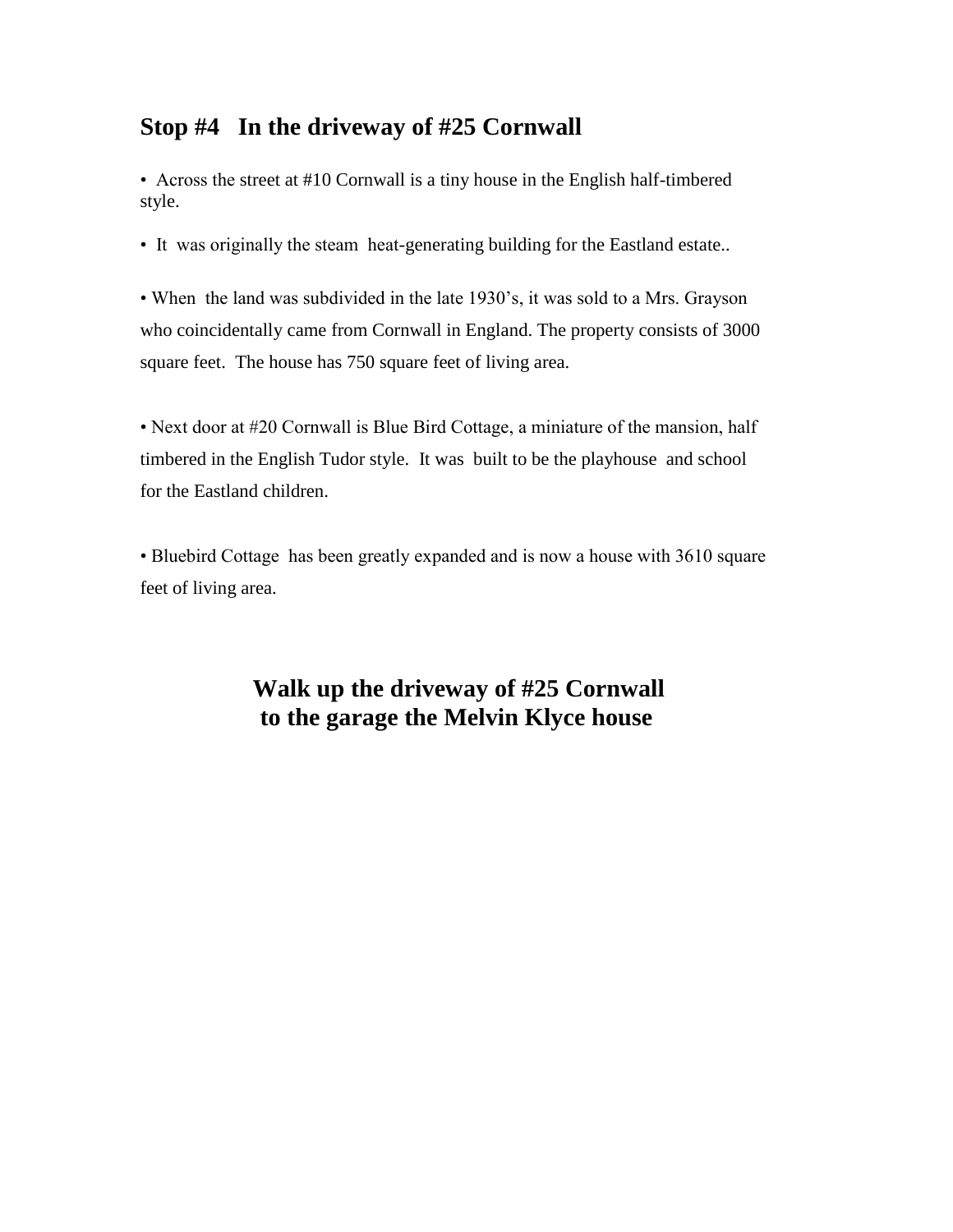#### **Stop #5 In front of the garage at #25 Cornwall**

• This house was originally constructed in 1903 by Melvin Klyce, son of Harvey Klyce the famous builder. It is now situated in a private, restful setting surrounded by meandering paths leading to lovely gardens with mature oaks, redwoods, Japanese maples, hydrangeas and roses. But it was originally just part of Harvey Klyce's property. We will visit his house on Throckmorton later.

• This lot now extends all the way to Eugene and consists of 41,300 square feet. The house has 5750 square feet of living area.

• Between this house and the Harvey Klyce house is the former Klyce barn. Unfortunately it cannot be seen from here owing to the vegetation. During the 1930's much of this land was a working/storage area for Klyce's Construction Company which made doors and windows.

• The barn was purchased after World War II by Sam Newsom who turned it into a home. He and his wife did landscape gardening and owned The Greenwood Tree, an oriental art store featuring bonsai trees was located first on Sunnyside and then next to Egger's Nursery (now Sloat's) in the Locust business district. During the 1950's the barn was the gathering place of artists and their models for a "Friday Night Painters Group" that included many Mill Valley artists.

The house is accessed from Eugene St.

#### **Return to Cornwall turn left**

## **Pause on the bridge to see the remnants of the dam**

#### **Stop #6 In front of 209 Cascade**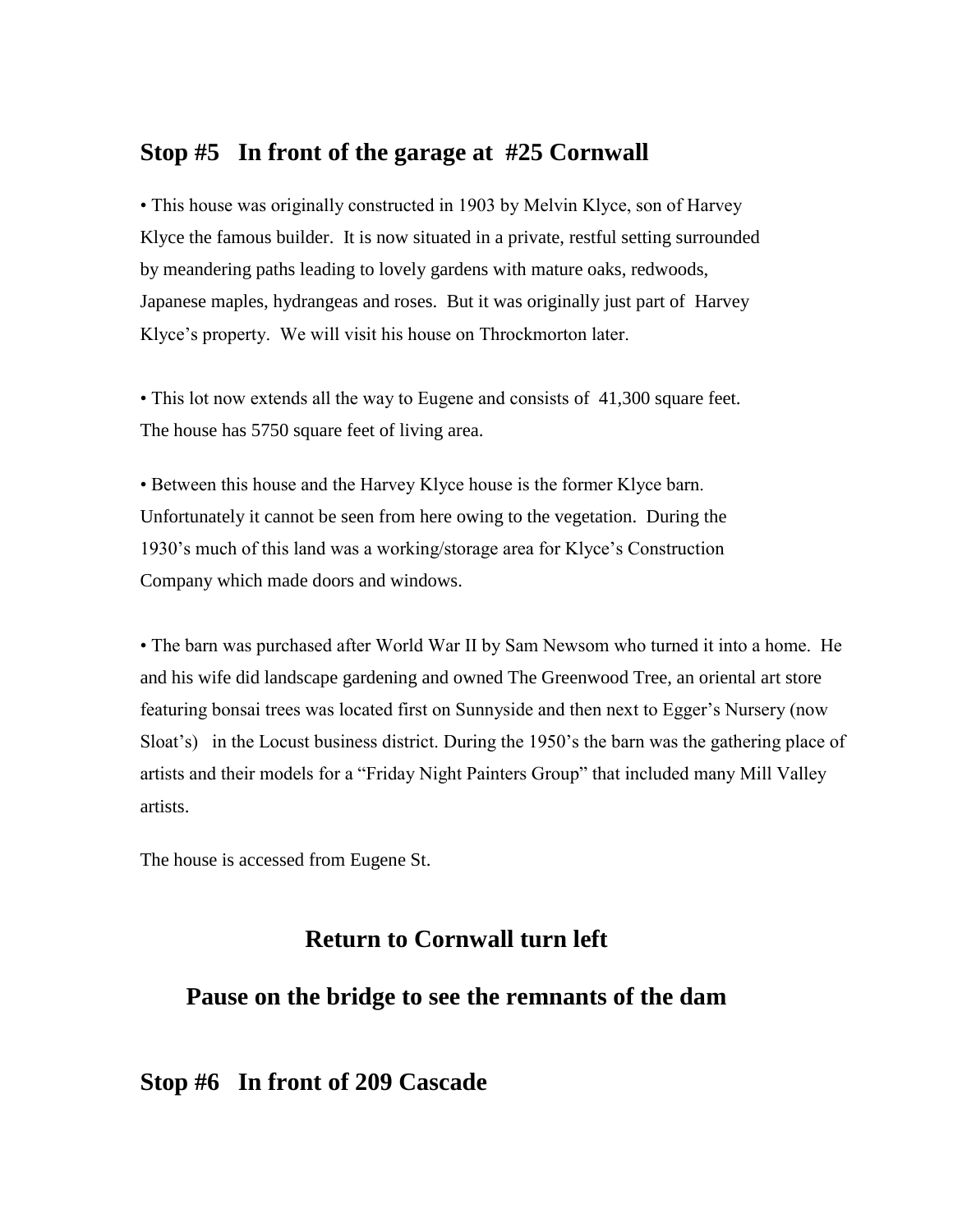• Common Name: "Hilltop"

• Property originally included several adjacent lots.

• Mr. and Mrs. Alfred Lundquist were born in Sweden and emigrated in the 1880s. The family with four children lived in Alameda and frequently camped in Mill Valley—hiking in from the Alto station.

• Alfred was a cartographer for insurance companies. In 1902, he bought several lots between Cascade and Marion where the family camped.

• In 1904, a cottage was built at 16 Marion for a permanent residence.

• In 1906 just before the earthquake their house at 209 Cascade was built.

• They had horses and a cow. Hay and grain were stored in the loft of their barn located at the end of Renz Road. All these buildings are up high on the south side of Cascade Canyon.

• In 1919, the Lundquists' daughter, Karin, was married in the redwood grove above the house. The couple moved into the cottage. Karin Lundquist Connelly lived in the main house until 1984 when she moved to the Redwoods.

• Across the street is a garage that Melvyn Klyce built in 1929 for the Lundquists. Their first car was a Model A Ford..

• The house was remodeled in 1933 and again extensively in 1986.

• Carol Connelly Budds, daughter of Karin Lundquist Connelly, is the author of several History Walk guidebooks. She was an active member of the Mill Valley Historical Society for many years.

• The property today consists of 41,300 square feet. The house has 5,750 square feet of living area.

• The Lundquists' good friends and fellow countrymen, the Westerbergs, lived at 175 Cascade, "Breidablik"—our next stop.

#### **Continue down Cascade**

#### **Stop #7 In front of 175 Cascade, "Breidablik"**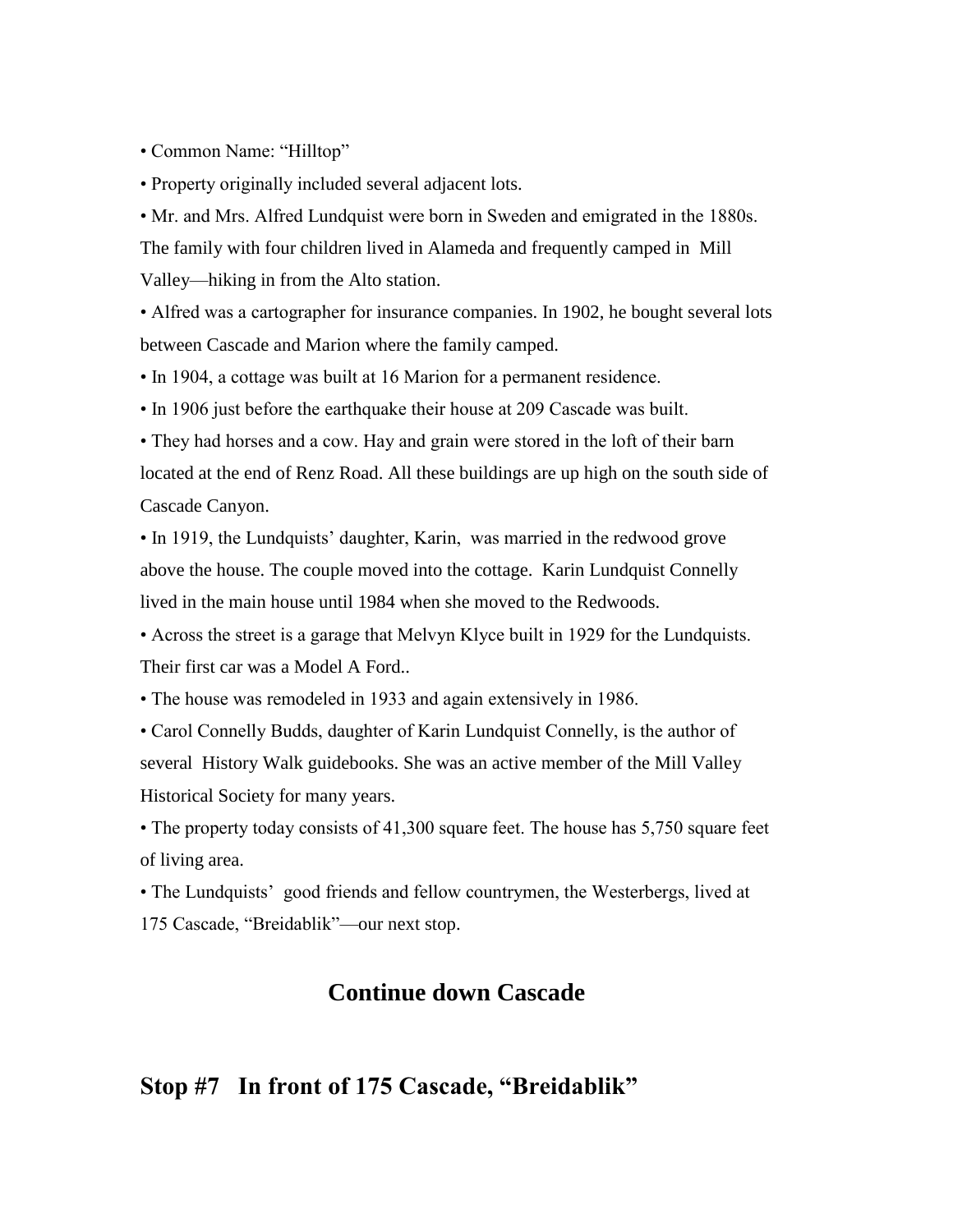• Common Name: "Breidablik" (pronounced bray duh bleak)

• The original lot owner Harry Wainwright sold it to Alfred Lundquist who owned several lots in Cascade Canyon. Our last stop was the Lundquist residence. •Lundquist sold this property to his Swedish friends the Westerbergs who undertook its development in the early 1900s.

• Dr. Frederick Westerberg was a physician with a practice in San Francisco; he also served as Sweden's vice-consul in San Francisco. His wife was a former Swedish opera singer. They named the property "Breidablik". [It is the name of a wonderful home in heaven in Old Norse mythology, similar to Valhalla. A Rejjavik soccer team is named Bleidavik.]

• In 1935, Fred Westerberg, son of Dr. and Mrs. Westerberg, was a Holllywood photographer for Cecil B. DeMille. He also worked for Mill Valley photographer Laurence C. Beringer who incidentally was in the first class to graduate from Tamalpais High School—he died in 1984 at age 93.

• In 1941, the Westerbergs sold the property to Dr. Henry and Elsie Kellers who had been early residents on Lovell Ave. Elsie recalled seeing Breidablik as a child. Forty years later she and her husband bought it..

• Dr. Kellers was a Navy physician at Yerba Buena Island. In 1943, they began to use the house for weekends. They moved in permanently after the war. The Kellers kept the property much as it had been while the Westerbergs owned it.

• In 1981, local film maker, Bob Zagone, shot a scene of a PBS film here. The film

was part of a PBS series titled "Were you There?"

• The property today consists of 17,600 square feet. The house, rebuilt in 1999 has 4050 square feet of living area.

• Note the steps to Marion, SLP #34, on the right side of the property.

#### **Continue down Cascade**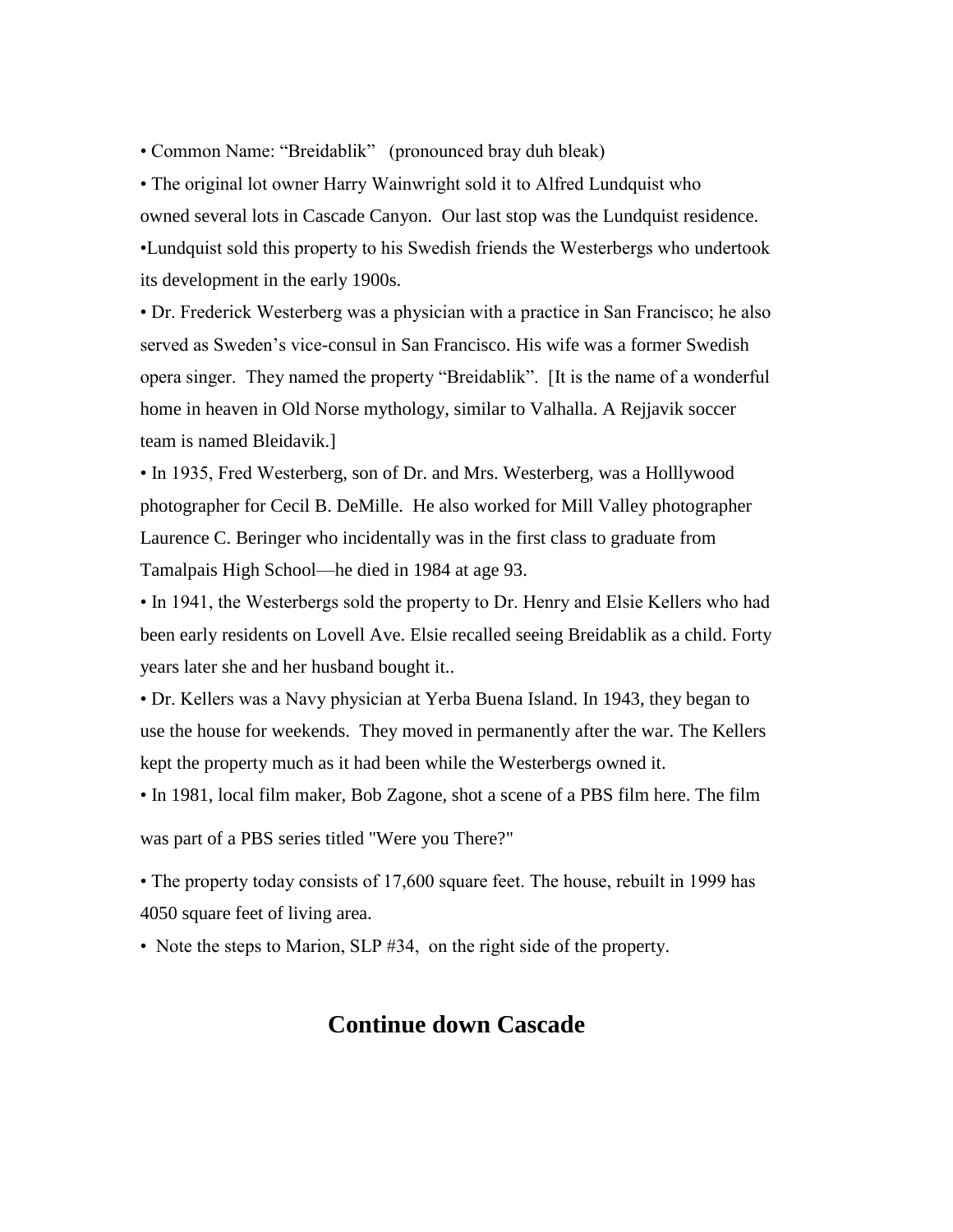#### **Stop #8 In front of 146 Cascade**

• Common Name: "King's Castle"

• Property purchased in 1890 auction by speculator Millard Hudson.

• Property sold in 1892 to Anton Michalitschke, a San Francisco wine merchant.

• A 3000-square foot, eastern Shingle Style house was built from plans ordered through a Sears Roebuck catalog. It was identified as a summer cottage although it had a wine cellar for 5000 bottles.

• In 1902 the property was sold to Adolph Liebmann

• In 1906 Harvey Klyce enlarged the house.

• The small building on the property was Helen Liebmann's playhouse (1902-1906); it is now a studio cottage.

• The property has over 140 redwood trees including probably the largest privately owned redwood ring in Marin —over 80 trees in the ring.

• Generations of Mill Valley children played "King of the Mountain" on spiral steps cut into burls on some of the 80 redwoods in the ring. It was those children who dubbed the house "King's Castle."

• The property was sold three times between 1917 and 1948.

• James and Sharron Shelton purchased the property in 1984.

• In 1986, the Sheltons were foiled in their attempt to subdivide the property into three parcels. They sold the property and were divorced.

• The property today consists of 52,400 square feet. The house has 4410 square feet of living area. Also on the property are a tennis court and a swimming pool.

## **Continue down Cascade**

# **Pause at the corner of Josephine to see the redwood ring Also point out the steps to Marion, SLP #33**

**Stop #9 In front of 130 Cascade**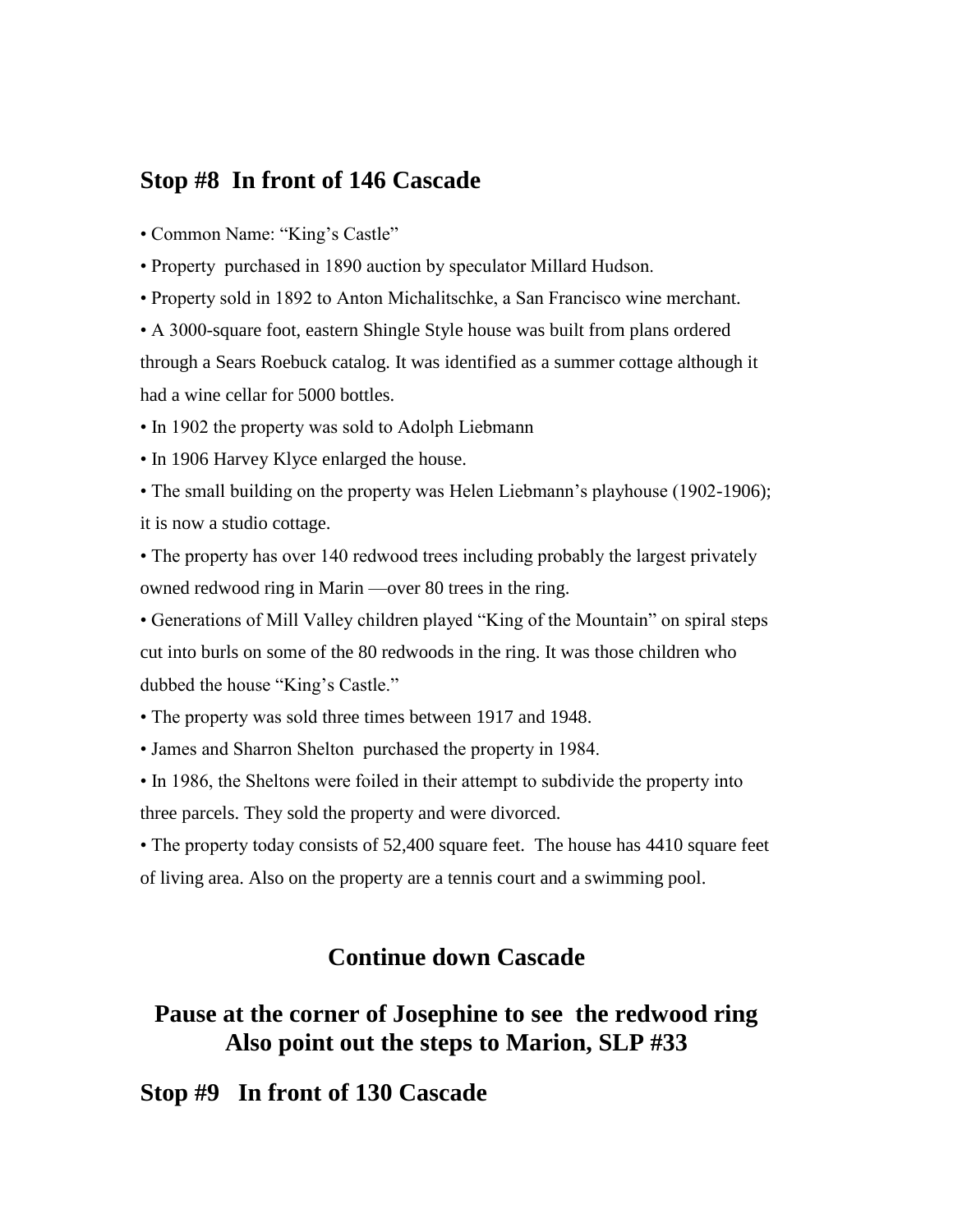• This property was purchased in the 1890 auction by speculator Millard Hudson and later sold to Jerome Stanford, nephew of Leland Stanford. In 1892, he built the house and also a cottage next door which he named "The Nest" .

• In about 1900, Stanford sold the house to Carl Mayer who lived one block away opposite the upper end of Josephine St. at 440 Throckmorton which was called "The Orchard". The Mayer family lived at 130 Cascade in the summer where it was cooler and at "The Orchard" in the winter.

• In 1922 David and Ella Bork purchased 130 Cascade from the Mayers. In 1914, they had purchased "The Nest" from the heirs of Jerome Stanford.

• The Borks cultivated a large dahlia garden called "Sans Souci". Mr. Bork worked for the Southern Pacific Company. In conjunction with his commute to San Francisco, he often delivered armloads of dahlias to the flower mart.

• Dr. Hale Shirley's family lived here for several years including the years of World War II. They built a garage on Josephine—it became the entrance to the house.

• The property was later sold and subdivided. A house replaced the dahlia garden.

• After this house was sold in the mid-1980s, apartments were added on the ground floor and the front entrance to the house was changed.

• In the 1970's, motion picture director and producer Francis Ford Coppola bought "The Nest". His friend George Lucas lived there while writing "American Graffiti." "The Nest" was torn down in 1984.

• Francis Ford Coppola who lived at the time at 8 Laurel, attempted to purchase all seven properties bounded by Laurel, Throckmorton, Josephine and Cascade. The Kydd family which owned 130 Cascade and the Massey family which owned 431 Throckmorton refused to accept his generous offers. Both border on Josephine. •The Stanford property today consists of 15,300 square feet. The house has 3490 square feet of living area. The Nest property at #116 consists of 17,700 square feet. The house has 4660 square feet of living area.

#### **Continue down Cascade, turn left onto Laurel**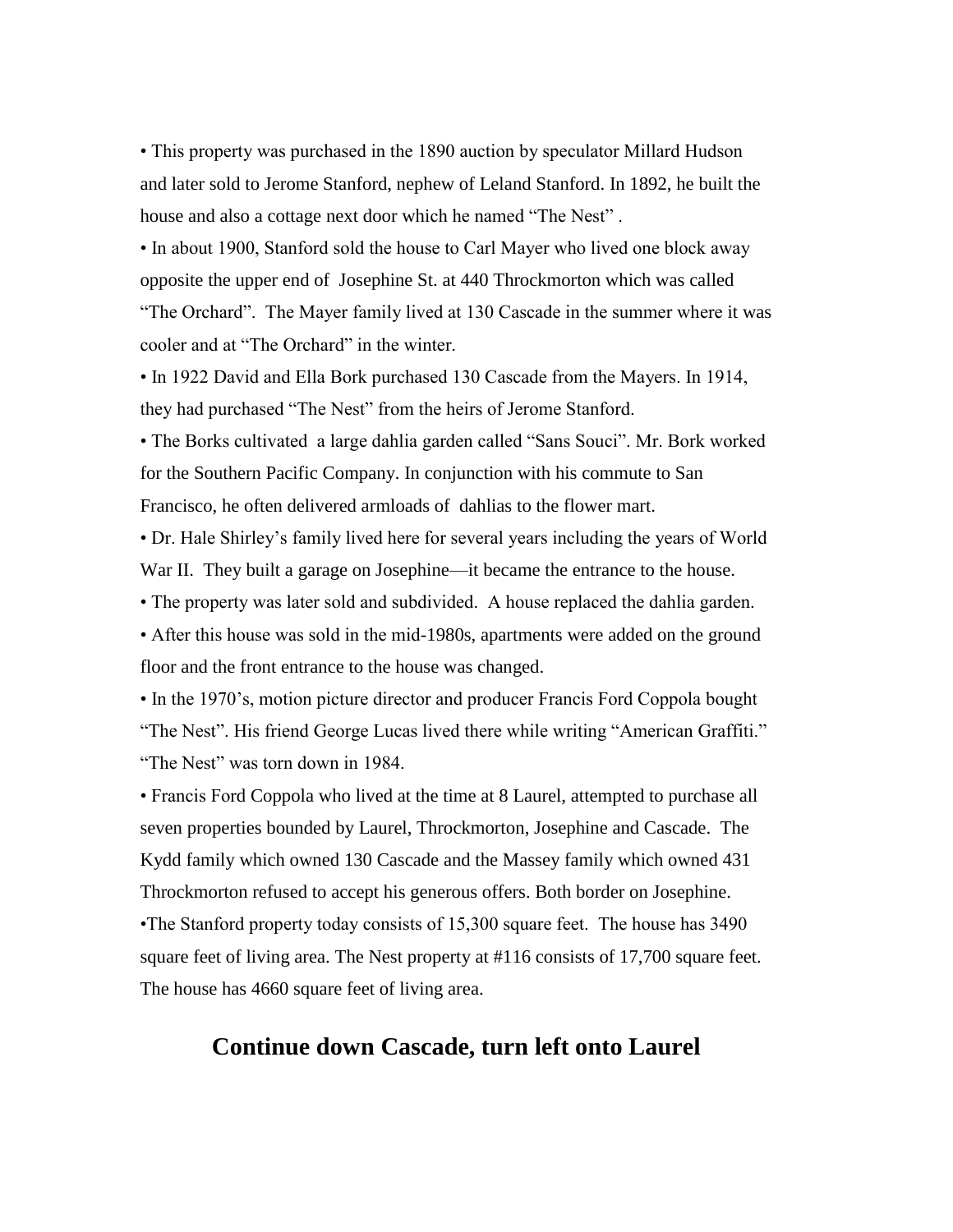# **Stop #10 In front of the gate at 8 Laurel**

- This house was built in 1902.
- The Louis Sass family lived here in 1907.
- During the 1930's it was rental property.

• During World War II, it was turned into a residence with many rental rooms to house shipyard workers for Marinship in Sausalito.

- In the 1970's Francis Ford Coppola owned and lived in this house.
- He did his creative work in the small house next door on Throckmorton.
- He purchased five of the seven properties in the block bounded by Laurel,

Throckmorton, Josephine and Cascade.

- The dormers are a recent addition.
- There are three buildings on this property:

The house has 3150 square feet of living area—6 bedrooms and 2-1/2

bathrooms.

The three car garage has a one-bedroom apartment above it.

A separate guest cottage has a fireplace.

• The property consists of 12,300 square feet with redwoods, fruit trees and a level garden area.

# **Turn left onto Throckmorton**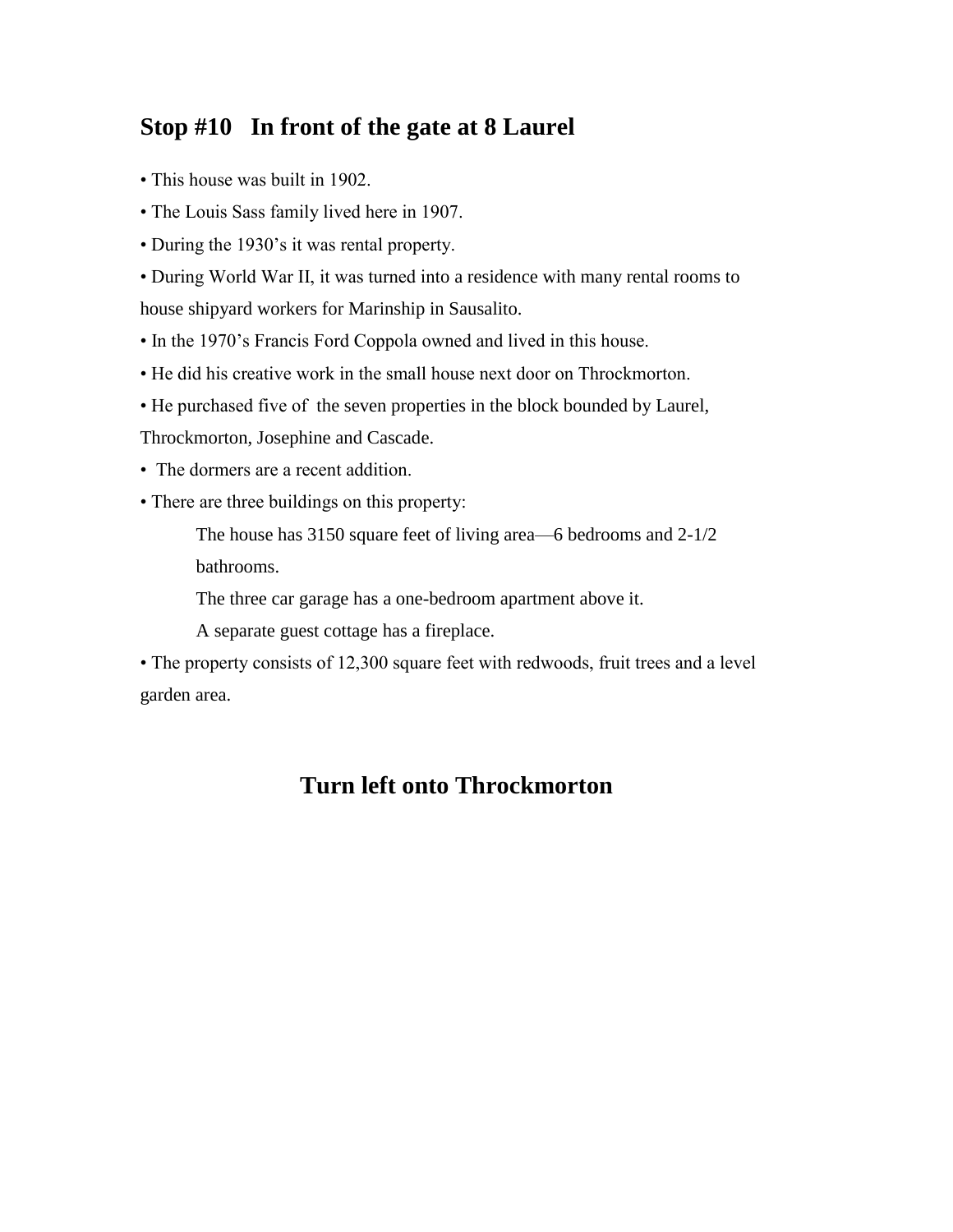#### **Stop #11 Across the street from 418 Throckmorton**

• In 1890, Vincent Kingwell bought this property from speculator Millard Hudson.

• The house was built in1891.

• Vincent Kingwell was the owner of California Brass and Foundry, which made some of early Mill Valley's most important bells such as the one that hung in Summit School and the town fire bell.

• A Kingwell son, Reginald, at one time had a small building on the property where he made candy. He then operated a candy shop in the building later occupied by Esposti's and now La Ginestra on Throckmorton.

• A Kingwell daughter, Mrs. Spillane, raised her three daughters here in the 1920's and early 1930's.

• The house was rented in the late 1930's. During World War II it housed shipyard workers.

• The house was later divided into five apartments, but the original interior staircase survived the remodeling. The exterior was preserved except for the staircase which was an addition.

• A few years ago, the house was renovated to its original configuration and restored in the classical revival style, retaining much of the original exterior character while completely updating the interior with all the modern conveniences.

• The house now has 2800 square feet of living area including 4 bedrooms, 4-1/2 bathrooms and a separate au pair suite.

• The property consists of 9800 square feet.

# **Continue up Throckmorton**

#### **Note the house at 425 where Coppola worked**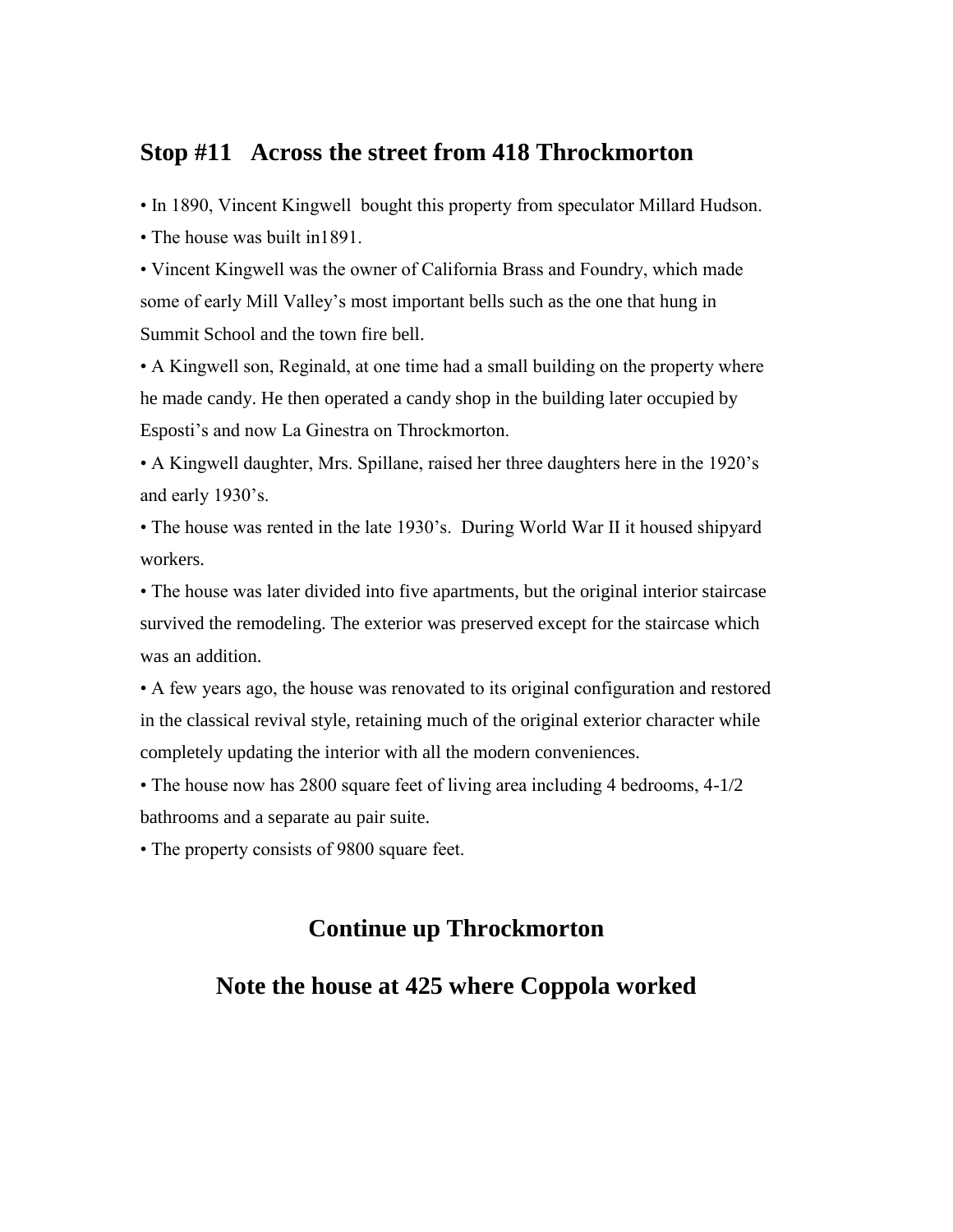#### **Stop #12 In front of 465 Throckmorton**

• Common Name: "Waldruh" (Forest Repose)

• The house was built in 1893 for a wealthy German immigrant, Gustav Marcus, president of the California Diamond and Jewelry Company, wholesale diamond merchants in San Francisco. It was designed by Willis Polk and built by Harvey Klyce. At that time, the property extended through to Cascade where the entrance, stable and hay barn were located.

• Mrs. Johanna Marcus died in 1923, and Gustav died in 1926. The Marcus heirs sold the property in 1933 to Agnes and Walter Schoening who wanted it for a summer home and future retirement home. Walter was an engineer working in the Philippines. His parents and brother lived here during the 1930's.

• In 1941, Mr. and Mrs. Schoening moved in. In November 1941 they returned to Manila on a business trip. In December they were interned by the Japanese.

• The house was taken over by the Office of Price Administration to house shipyard workers. Walter Schoening's father lived in the gardener's cottage in the rear of the property on Cascade.

• The Schoenings returned to Waldruh in 1945, finding a great deal of damage to their home from its wartime "occupation". They resided here for the next year restoring the residence to its former condition, and then returned to the Philippines.

• Their daughter lived here and her parents vacationed here every three years.

• In 1959 when Mr. Schoening died overseas, Mrs. Schoening sold the home to contractor John Kihn who subdivided the property and sold the gardener's cottage. • In 1965 the Kihns sold Waldruh to Dr. Albert White and his wife Maxine. At that time, Dr. White, a physician at Kaiser, was the mayor of Mill Valley.

• In 1968, the Whites sold Waldruh to the present owners.

• The property today consists of 18,300 square feet. The house has 4670 square feet of living area.

### **Continue up Throckmorton**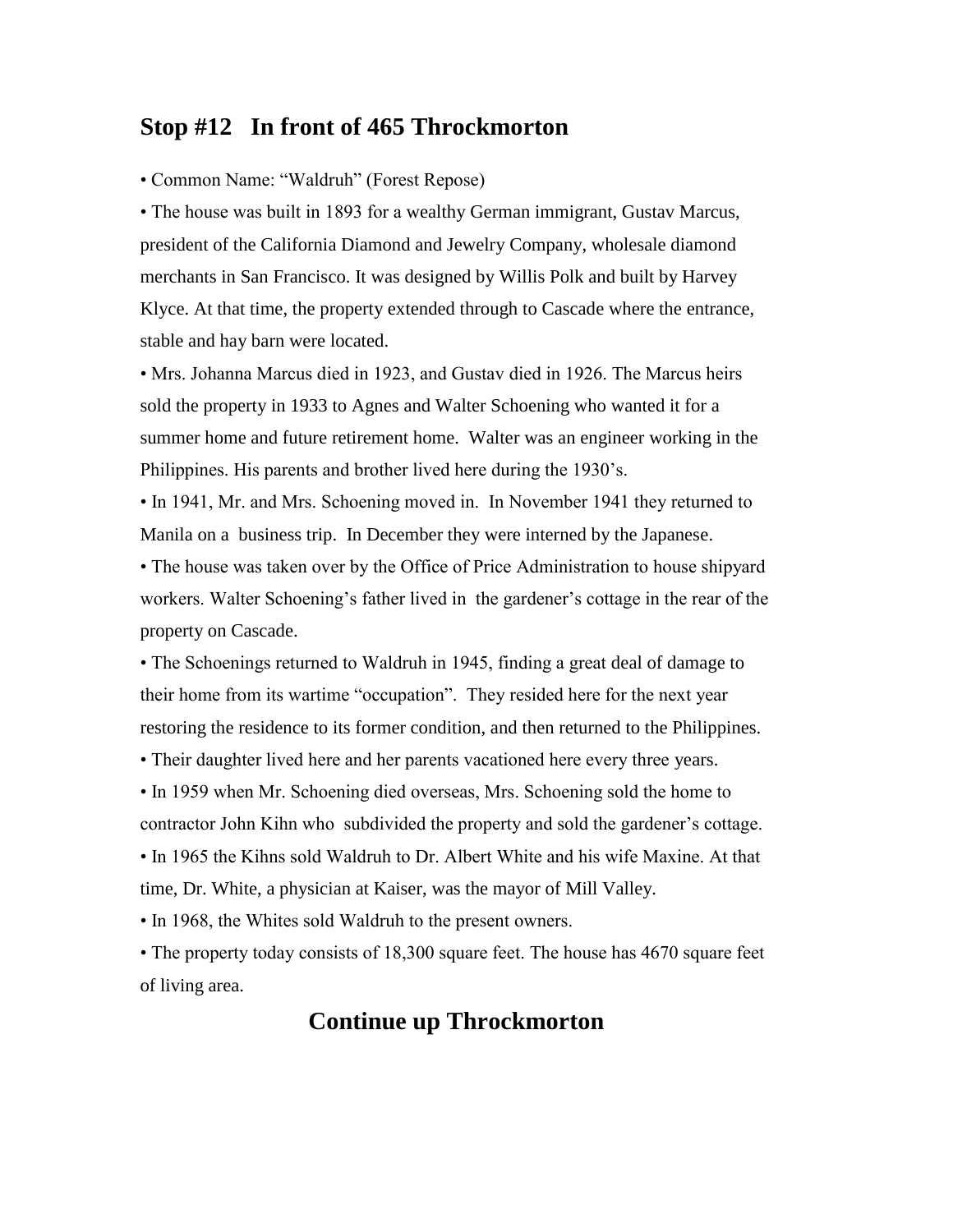# **Stop #13 In front of 471 Throckmorton**

•The Eloesser family purchased this property at the 1890 auction.

• Arthur Eloesser, a German immigrant, was the inventor and manufacturer of "Can't Bust 'Em" overalls, a competitor of Levi Strauss. He and his wife summered at the Monte Vista Hotel while Harvey Klyce built the house in 1895.

• The Eloesser property was bounded by Cascade, Eugene and Throckmorton. The house was set well back with a carriage drive curving around the house to an imposing entrance on Eugene.

\* There were beautiful gardens with stone paths and walls, a gardener's cottage in the rear and stables facing Eugene.

\* An adjacent cottage was built for the Eloesser daughter upon her marriage in 1918. Much later it became the home of Otto and Camille Weissich at 21 Eugene.

• The stables were torn down for still another residence at 11 Eugene.

• An Eloesser son Leo became a noted surgeon and humanitarian. He had received his MD at the University of Heidelberg. He was clinical professor of surgery at the University of California Medical School in San Francisco and chief of surgery at Stanford Medical School.

• He practiced his skills all over the world, treating both German and American soldiers during World War I, acting as a combat surgeon on the Loyalist side during the Spanish Civil War in the 1930's, and training doctors for both Chiang and Mao in war torn China. He died at age 96.

- The Eloesser family owned the property for many years.
- In the early 1930s, the Stewart Bostwicks rented it with an option to buy.
- In 1938, Joseph Mayer bought the property from the Eloessers.
- In 1945 he sold it to Thomas Macey.
- The present owner bought it from the Macey family in 1955.
- The property today consists of 27,600 square feet. The house has 2280 square feet.

## **Continue up Throckmorton**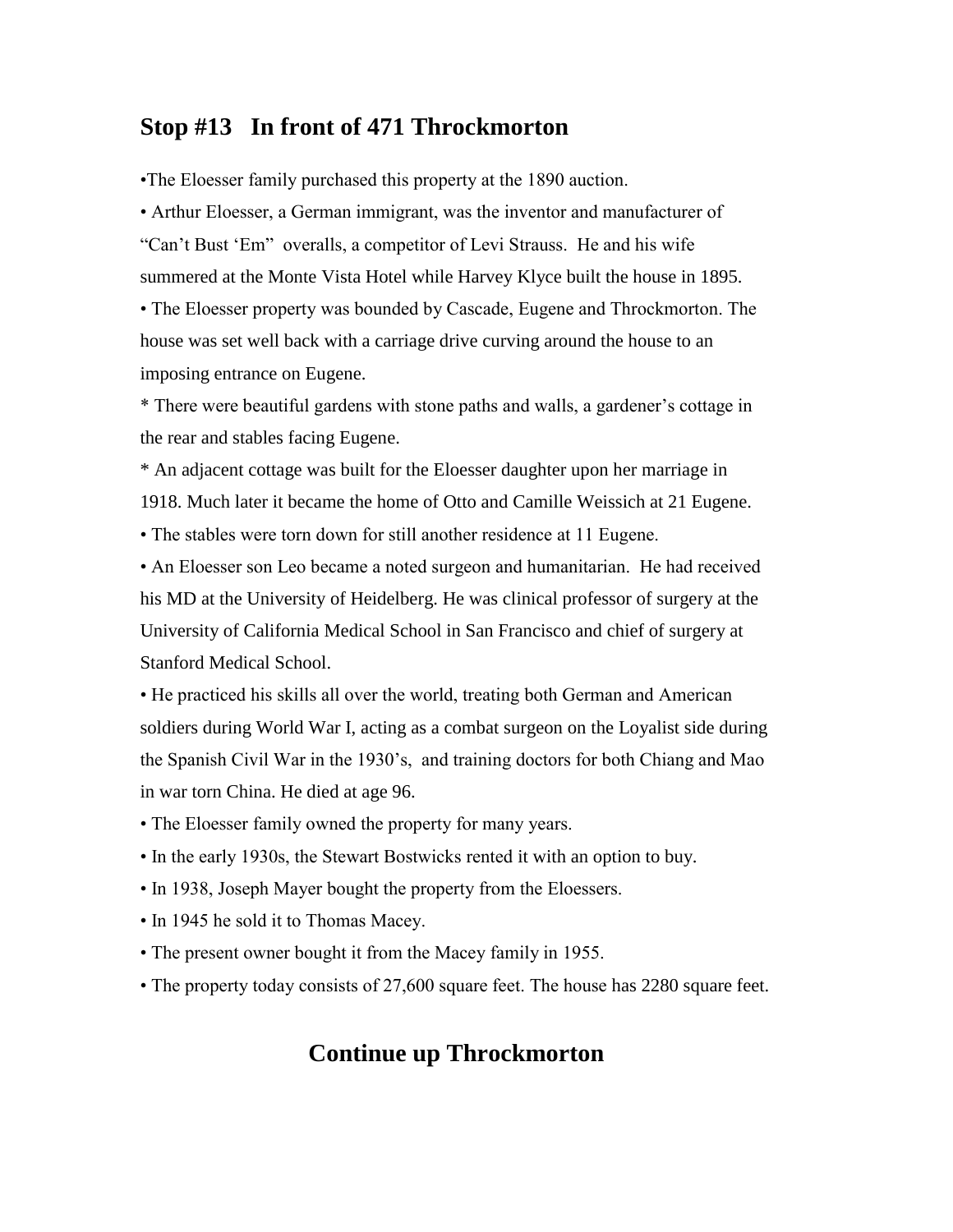#### **Stop #14 In front of 501 Throckmorton**

• Harvey Klyce built this home for himself and family in 1900. He was born in Tennessee where his father had a carriage-making and general construction business.

• The Shingle Style house, popularized by the architectural firm of McKim, Mead & White of New York influenced Harvey Klyce not only in his own home, but also in many of the houses he built in Mill Valley early in the  $20<sup>th</sup>$  century. The large covered porch, the slightly overhanging second floor and the completely shingled exterior are all characteristic of the Shingle Style. The room above the porte cochère was Harvey Klyce's office with many built-in cabinets. On the left of the house is a later addition which caused considerable controversy during the permitting process.

• Harvey Klyce had a successful contracting business that did work in Mill Valley, throughout Marin County and many other parts of California as well. His construction projects in Mill Valley include Summit School and perhaps as many as 35 houses. His first house was at 110 Summit, his second was the Eloesser house, our previous stop.

• The property was originally much larger. It contained a caretaker's cottage, a barn, and a variety of lumber sheds that sprang up as they were needed to accommodate family needs and the construction business headquartered behind the house. The caretaker's cottage became 25 Cornwall which we saw in stop #5. First, their daughter, Marian, lived there. Their son, Melvin, then moved there with his wife Mabel, sometime after their marriage in 1919. Melvin, a contactor following in his father's footsteps, made major additions and lived there until his death in 1976. • The property today consists of 13,000 square feet. The house has 4610 square feet of living area.

#### **Continue up Throckmorton**